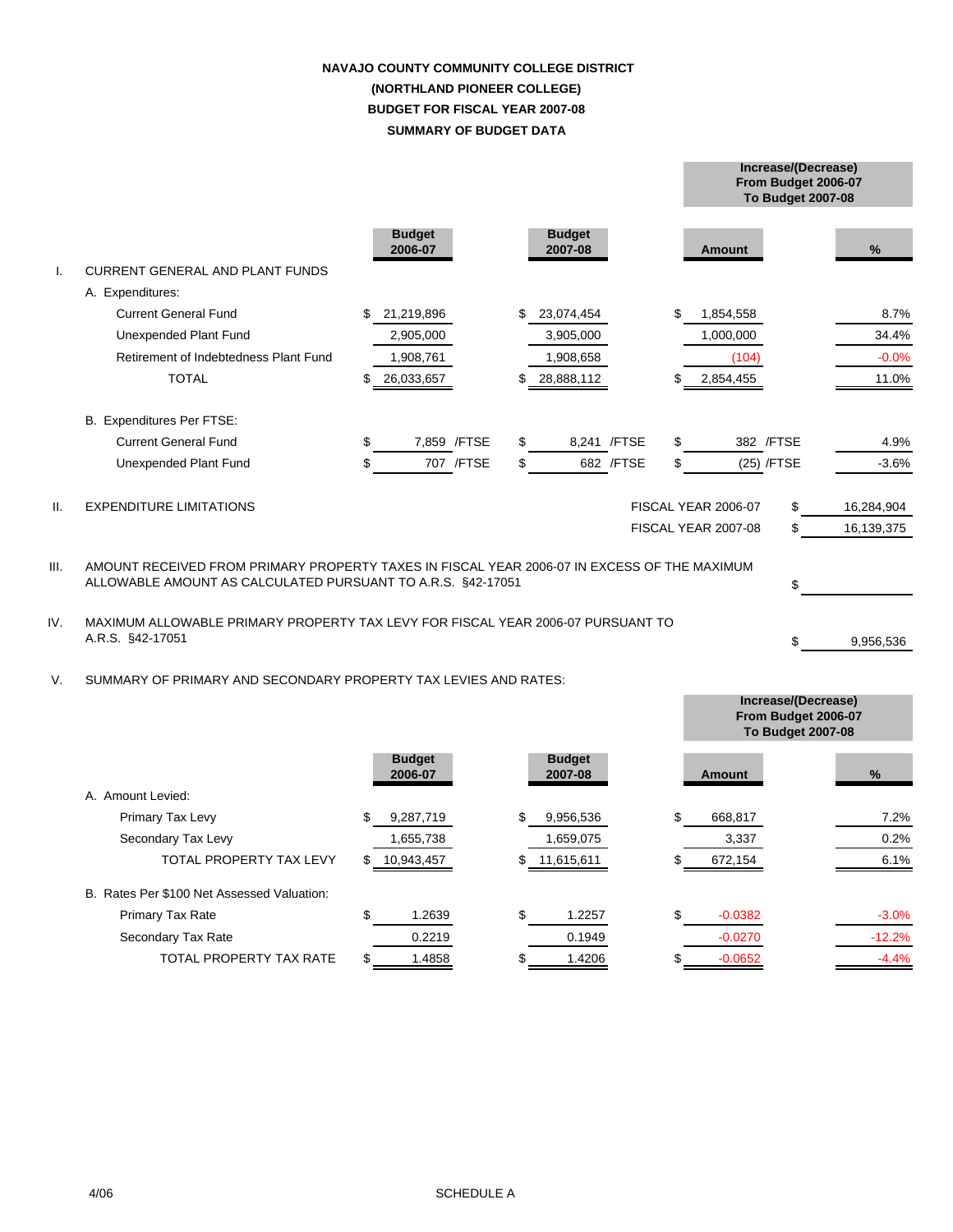#### **NAVAJO COUNTY COMMUNITY COLLEGE DISTRICT (NORTHLAND PIONEER COLLEGE) BUDGET FOR FISCAL YEAR 2007-08CURRENT GENERAL FUND - REVENUES AND OTHER ADDITIONS**

**Increase/(Decrease) From Budget 2006-07**

|                                                                                                                                                                                                         |                                                        |                                                         |                                                        | <b>To Budget 2007-08</b>                              |                                            |  |  |
|---------------------------------------------------------------------------------------------------------------------------------------------------------------------------------------------------------|--------------------------------------------------------|---------------------------------------------------------|--------------------------------------------------------|-------------------------------------------------------|--------------------------------------------|--|--|
|                                                                                                                                                                                                         | <b>Estimated</b><br><b>Actual</b><br>2006-07           | <b>Budget</b><br>2006-07                                | <b>Budget</b><br>2007-08                               | <b>Amount</b>                                         | $\%$                                       |  |  |
| <b>REVENUES AND OTHER ADDITIONS BY SOURCE</b>                                                                                                                                                           |                                                        |                                                         |                                                        |                                                       |                                            |  |  |
| <b>PROPERTY TAXES</b><br>Primary Tax Levy<br>Secondary Tax Levy - Override<br>Subtotal                                                                                                                  | \$<br>9,288,000                                        | \$<br>9,287,719<br>\$                                   | \$<br>9,956,536                                        | \$<br>668,817                                         | 7.2%                                       |  |  |
|                                                                                                                                                                                                         | 9,288,000                                              | 9,287,719                                               | 9,956,536                                              | 668,817<br>\$                                         | 7.2%                                       |  |  |
| <b>STATE APPROPRIATIONS</b><br>Maintenance Support<br><b>Equalization Aid</b><br>Subtotal                                                                                                               | 4,412,300<br>3,370,900<br>7,783,200                    | 4,412,300<br>3,370,900<br>7,783,200                     | 4,412,300<br>4,305,200<br>8,717,500                    | 934,300<br>934,300                                    | 27.7%<br>12.0%                             |  |  |
| GIFTS, GRANTS, AND CONTRACTS<br>Government Grants and Contracts<br><b>Indirect Costs Recovered</b><br>Private Gifts, Grants, and Contracts                                                              | 600,000                                                | 650,000                                                 | 650,000                                                |                                                       |                                            |  |  |
| Subtotal                                                                                                                                                                                                | 600,000                                                | 650,000                                                 | 650,000                                                |                                                       |                                            |  |  |
| TUITION, REGISTRATION, AND STUDENT FEES<br><b>General Tuition</b><br><b>Out-of-District Tuition</b><br>Out-of-State Tuition<br><b>Student Fees</b><br>Tuition and Fee Remissions or Waivers<br>Subtotal | 2,300,000<br>500.000<br>60,000<br>350,000<br>3,210,000 | 2,525,000<br>450.000<br>75,000<br>300,000<br>3,350,000  | 2,635,000<br>500.000<br>65,000<br>350,000<br>3,550,000 | 110,000<br>50.000<br>(10,000)<br>50,000<br>200,000    | 4.4%<br>11.1%<br>$-13.3%$<br>16.7%<br>6.0% |  |  |
| <b>OTHER SOURCES</b><br>Investment Income<br>Other<br>Subtotal<br><b>Total Revenues and Other Additions</b>                                                                                             | 180,000<br>800,000<br>980,000<br>21,861,200            | 90,000<br>500,000<br>\$<br>590,000<br>\$.<br>21,660,919 | 150,000<br>650,000<br>800,000<br>23,674,036            | 60,000<br>150,000<br>210,000<br>\$<br>2,013,117<br>\$ | 66.7%<br>30.0%<br>35.6%<br>9.3%            |  |  |
| UNRESTRICTED GENERAL FUND BALANCE<br>AT JULY 1, APPLIED TO BUDGET                                                                                                                                       | 1,000,000                                              | 1,000,000                                               | 1,000,000                                              |                                                       |                                            |  |  |
| <b>TRANSFERS IN/(OUT)</b><br>Transfer Out - Primary Tax Levy<br>- Unexpended Plant Fund<br>- Retirement of Indebtedness Fund<br>- Auxiliary Fund<br><b>TOTAL AMOUNT AVAILABLE FOR EXPENDITURES</b>      | (1,000,000)<br>(253, 023)<br>(56,000)                  | (1,000,000)<br>(253, 023)<br>(188,000)                  | (1,250,000)<br>(249, 583)<br>(100,000)                 | (250,000)<br>3,441<br>88,000                          | 25.0%<br>$-1.4%$<br>$-46.8%$               |  |  |
|                                                                                                                                                                                                         | 21,552,177<br>\$                                       | 21,219,896                                              | 23,074,454                                             | 1,854,558<br>\$                                       | 8.7%                                       |  |  |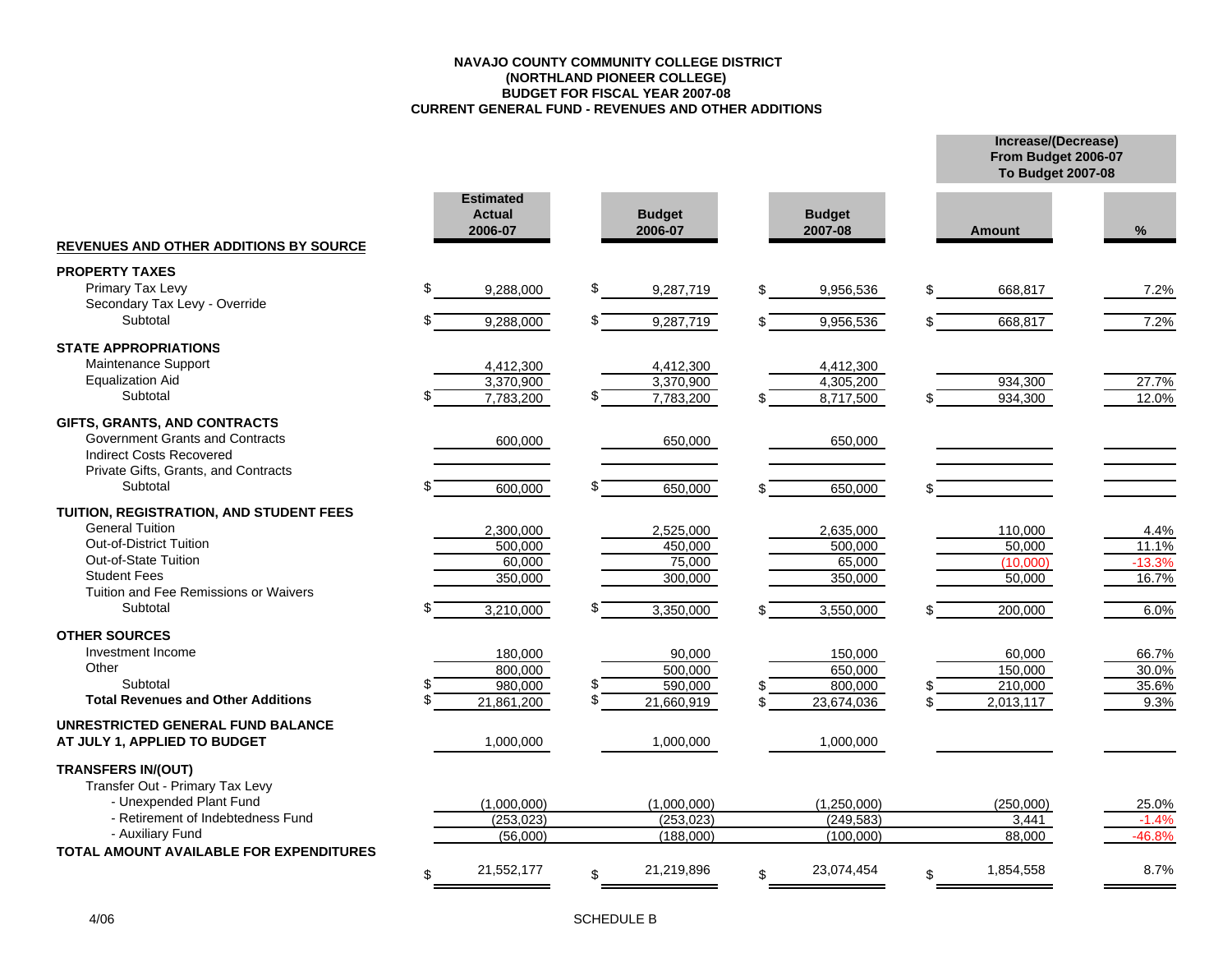## **NAVAJO COUNTY COMMUNITY COLLEGE DISTRICT(NORTHLAND PIONEER COLLEGE) BUDGET FOR FISCAL YEAR 2007-08 PLANT FUNDS - REVENUES AND OTHER ADDITIONS**

**Increase/(Decrease) To Budget 2007-08**

**From Budget 2006-07**

|                                                                                                                                                                        | <b>Estimated</b><br><b>Actual</b><br>2006-07 |                    | <b>Budget</b><br>2006-07 |     | <b>Budget</b><br>2007-08 |    | <b>Amount</b>        | $\%$              |
|------------------------------------------------------------------------------------------------------------------------------------------------------------------------|----------------------------------------------|--------------------|--------------------------|-----|--------------------------|----|----------------------|-------------------|
| <b>REVENUES AND OTHER ADDITIONS BY SOURCE</b>                                                                                                                          |                                              |                    |                          |     |                          |    |                      |                   |
| <b>UNEXPENDED PLANT FUND</b><br>State Appropriations: Capital Support (2706 FTSE @ \$210 each)<br>Investment Income<br>Proceeds from Sale of Bonds                     | \$                                           | 568,300<br>100,000 | 568,300<br>50,000        | \$  | 505,700<br>75,000        |    | (62,600)<br>25,000   | $-11.0%$<br>50.0% |
| <b>Other Revenues and Additions</b><br><b>Total Revenues and Other Additions</b>                                                                                       |                                              | 668,300            | 618,300                  |     | 580,700                  |    | (37,600)             | $-6.1%$           |
| RESTRICTED FUND BALANCE AT JULY 1                                                                                                                                      |                                              | 2,500,000          | 2,500,000                |     | 2,000,000                |    | (500,000)            | $-20.0%$          |
| TRANSFERS IN/(OUT)<br>Transfer In - Primary Tax Levy - Current General Fund<br>- Current Restricted Fund                                                               |                                              | 1,000,000          | 1,000,000                |     | 1,250,000<br>2,000,000   |    | 250,000<br>2,000,000 | 25.0%             |
| Less: Amounts accumulated for future capital acquisitions                                                                                                              |                                              |                    |                          |     | (1,925,700)              |    | (1,925,700)          |                   |
| <b>TOTAL AMOUNT AVAILABLE FOR EXPENDITURES -</b><br><b>UNEXPENDED PLANT FUND</b>                                                                                       | \$                                           | 4,168,300          | \$<br>4,118,300          | \$  | 3,905,000                | \$ | (213,300)            | $-5.2%$           |
| <b>RETIREMENT OF INDEBTEDNESS PLANT FUND</b><br>Sources for payment of principal and interest<br>on general obligation bonds<br>Secondary Tax Levy<br>Other (Identify) | \$                                           | 1,675,000          | 1,655,738                | \$  | 1,659,075                |    | 3,337                | 0.2%              |
| <b>Total Revenues and Other Additions</b>                                                                                                                              |                                              | 1,675,000          | 1,655,738                | \$. | 1,659,075                | \$ | 3,337                | 0.2%              |
| FUND BALANCE AT JULY 1 RESTRICTED FOR RETIREMENT<br>OF GENERAL OBLIGATION BONDS                                                                                        |                                              |                    |                          |     |                          |    |                      |                   |
| TRANSFERS IN/(OUT)                                                                                                                                                     |                                              |                    |                          |     |                          |    |                      |                   |
| Less: Amounts restricted for future debt service requirements                                                                                                          |                                              |                    |                          |     |                          |    |                      |                   |
| TOTAL AMOUNT AVAILABLE FOR RETIREMENT<br>OF GENERAL OBLIGATION BONDS                                                                                                   | \$                                           | 1,675,000          | \$<br>1,655,738          | \$  | 1,659,075                | \$ | 3,337                | 0.2%              |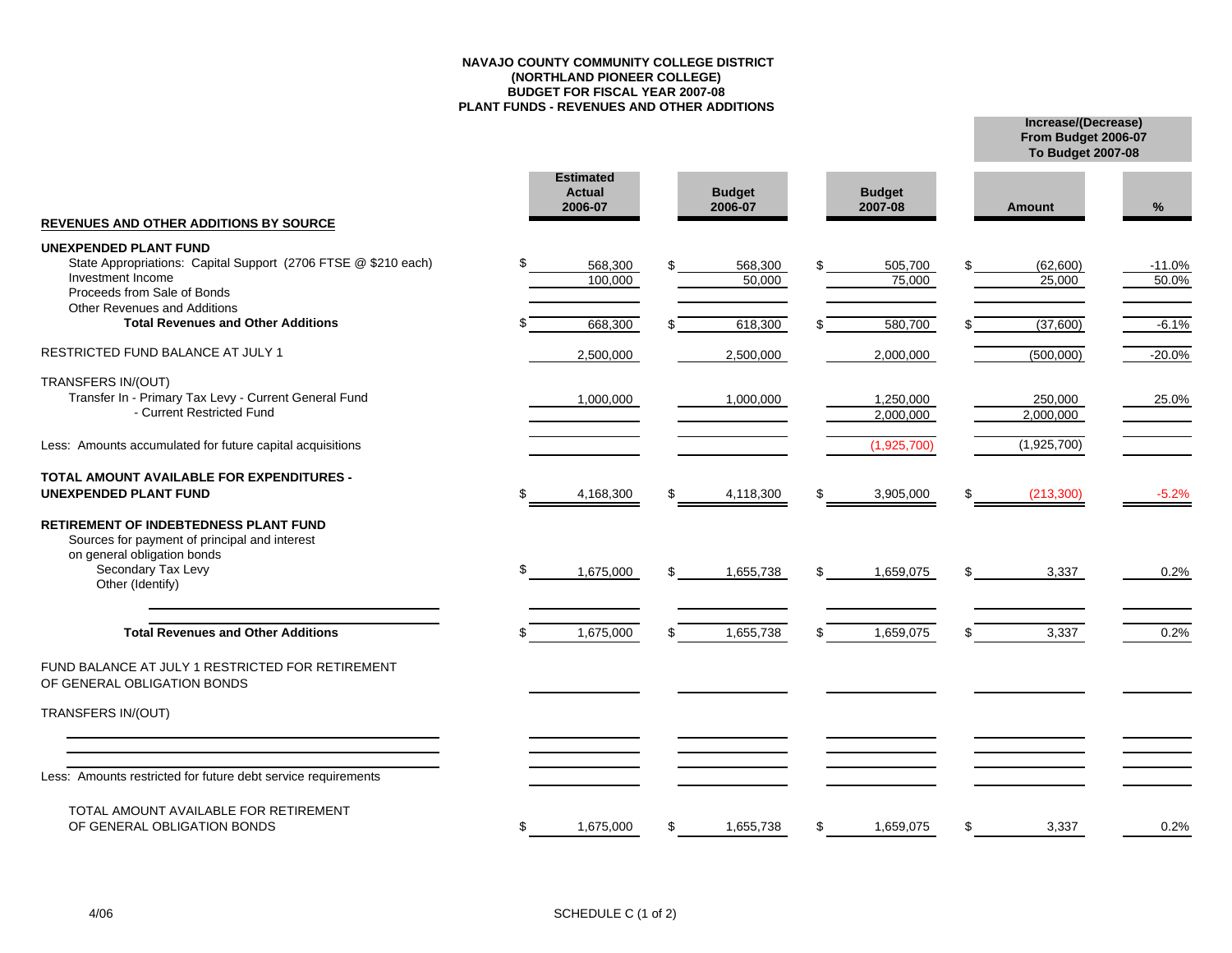## **NAVAJO COUNTY COMMUNITY COLLEGE DISTRICT(NORTHLAND PIONEER COLLEGE) BUDGET FOR FISCAL YEAR 2007-08 PLANT FUNDS - REVENUES AND OTHER ADDITIONS**

**Increase/(Decrease)**

**From Budget 2006-07**

|                                                                                   |    |                                       |                          |                          |           | <b>To Budget 2007-08</b> |         |
|-----------------------------------------------------------------------------------|----|---------------------------------------|--------------------------|--------------------------|-----------|--------------------------|---------|
|                                                                                   |    | <b>Estimated</b><br>Actual<br>2006-07 | <b>Budget</b><br>2006-07 | <b>Budget</b><br>2007-08 |           | <b>Amount</b>            | %       |
| Sources for payment of principal and interest on revenue bonds (Identify)         |    |                                       |                          |                          |           |                          |         |
| <b>Total Revenues and Other Additions</b>                                         |    |                                       | \$                       | \$                       |           |                          |         |
| FUND BALANCE AT JULY 1 RESTRICTED<br>FOR RETIREMENT OF REVENUE BONDS              |    |                                       |                          |                          |           |                          |         |
| TRANSFERS IN/(OUT)<br>Transfer In - Current General Fund                          |    | 253,023                               | 253,023                  |                          | 249,583   | (3, 441)                 | $-1.4%$ |
| Transfer In - Auxiliary Fund                                                      |    |                                       |                          |                          |           |                          |         |
| Less: Amounts restricted for future debt service requirements                     |    |                                       |                          |                          |           |                          |         |
| TOTAL AMOUNT AVAILABLE FOR RETIREMENT<br>OF REVENUE BONDS                         | \$ | 253,023                               | \$<br>253,023            | \$                       | 249,583   | \$<br>(3,441)            | $-1.4%$ |
| Sources for payment of principal and interest on other long-term debt (Identify)  |    |                                       |                          |                          |           |                          |         |
| <b>Total Revenues and Other Additions</b>                                         |    |                                       |                          | \$                       |           |                          |         |
| FUND BALANCE AT JULY 1 RESTRICTED<br>FOR RETIREMENT OF OTHER LONG-TERM DEBT       |    |                                       |                          |                          |           |                          |         |
| TRANSFERS IN/(OUT)                                                                |    |                                       |                          |                          |           |                          |         |
|                                                                                   |    |                                       |                          |                          |           |                          |         |
| Less: Amounts restricted for future debt service requirements                     |    |                                       |                          |                          |           |                          |         |
| TOTAL AMOUNT AVAILABLE FOR RETIREMENT<br>OF OTHER LONG-TERM DEBT                  |    |                                       | \$                       | \$                       |           | \$                       |         |
| TOTAL AMOUNT AVAILABLE FOR EXPENDITURES-<br>RETIREMENT OF INDEBTEDNESS PLANT FUND | ß. | 1,928,023                             | \$<br>1,908,761          | \$                       | 1,908,658 | \$<br>(104)              | $-0.0%$ |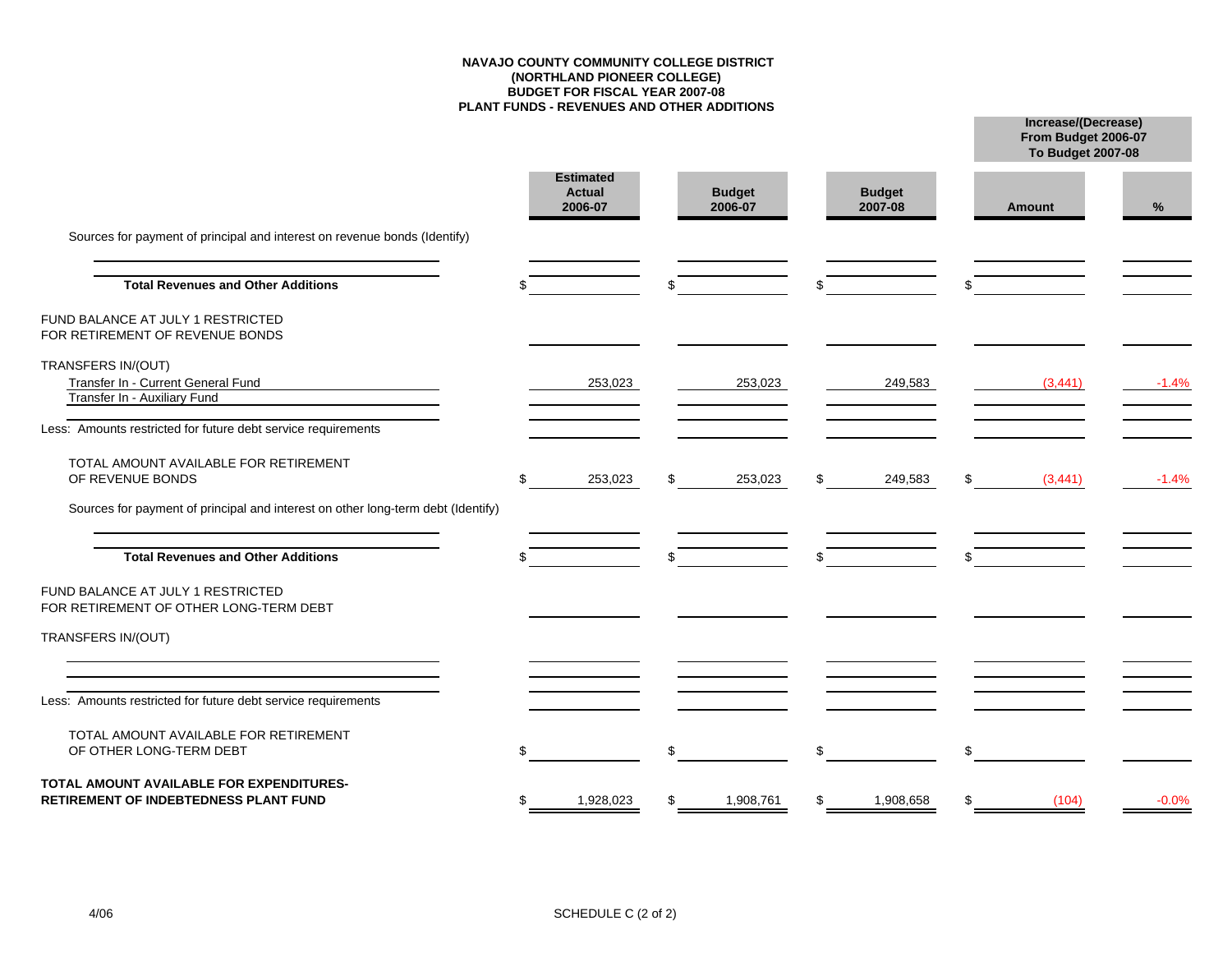## **NAVAJO COUNTY COMMUNITY COLLEGE DISTRICT(NORTHLAND PIONEER COLLEGE) BUDGET FOR FISCAL YEAR 2007-08 CURRENT GENERAL FUND AND PLANT FUNDS - EXPENDITURES AND OTHER DEDUCTIONS**

**Increase/(Decrease) From Budget 2006-07 To Budget 2007-08**

|                                                                       |     | <b>Estimated</b><br><b>Actual</b><br>2006-07 |     | <b>Budget</b><br>2006-07 |     | <b>Budget</b><br>2007-08 | <b>Amount</b>   | %        |
|-----------------------------------------------------------------------|-----|----------------------------------------------|-----|--------------------------|-----|--------------------------|-----------------|----------|
| <b>CURRENT GENERAL FUND</b>                                           |     |                                              |     |                          |     |                          |                 |          |
| Instruction<br><b>Public Service</b>                                  | \$  | 7,680,000                                    |     | 8,682,000                |     | 9,535,000                | 853,000         | 9.8%     |
| Academic Support                                                      |     | 800.000                                      |     | 937.000                  |     | 859.000                  | (78.000)        | $-8.3%$  |
| <b>Student Services</b>                                               |     | 1,130,000                                    |     | 1,258,000                |     | 1,595,000                | 337,000         | 26.8%    |
| Institutional Support (Administration)                                |     | 6.320.000                                    |     | 6,324,000                |     | 7.006.000                | 682,000         | 10.8%    |
| Operation and Maintenance of Plant                                    |     | 1,800,000                                    |     | 2,048,000                |     | 2,237,000                | 189,000         | 9.2%     |
| Scholarships                                                          |     | 250,000                                      |     | 250,000                  |     | 282,000                  | 32,000          | 12.8%    |
| Contingency                                                           |     |                                              |     | 1,720,896                |     | 1,560,454                | (160, 442)      | $-9.3%$  |
| <b>TOTAL EXPENDITURES AND OTHER DEDUCTIONS</b>                        |     |                                              |     |                          |     |                          |                 |          |
| OF CURRENT GENERAL FUND                                               | \$  | 17,980,000                                   | \$. | 21,219,896               | \$  | 23,074,454               | \$<br>1,854,558 | 8.7%     |
| <b>PLANT FUNDS:</b>                                                   |     |                                              |     |                          |     |                          |                 |          |
| UNEXPENDED PLANT FUND                                                 |     |                                              |     |                          |     |                          |                 |          |
| Land                                                                  | \$. |                                              | \$  |                          |     |                          | \$              |          |
| <b>Buildings</b>                                                      |     | 150,000                                      |     | 2,000,000                |     | 2.000.000                |                 |          |
| Improvements Other Than Buildings                                     |     | 250,000                                      |     |                          |     | 300,000                  | 300,000         |          |
| Equipment                                                             |     | 350,000                                      |     | 850,000                  |     | 550,000                  | (300,000)       | $-35.3%$ |
| <b>Library Books</b>                                                  |     | 55,000                                       |     | 55,000                   |     | 55,000                   |                 |          |
| Museum and Art Collections<br><b>Construction in Progress</b>         |     |                                              |     |                          |     |                          |                 |          |
| Contingency                                                           |     | 200,000                                      |     |                          |     | 700,000                  | 700,000         |          |
| Retirement of Indebtedness - Capital Leases and Installment Purchases |     | 150,000                                      |     |                          |     | 300,000                  | 300,000         |          |
| Interest on Indebtedness - Capital Leases and Installment Purchases   |     | 4,000                                        |     |                          |     |                          |                 |          |
| <b>TOTAL EXPENDITURES AND OTHER DEDUCTIONS</b>                        |     |                                              |     |                          |     |                          |                 |          |
| OF UNEXPENDED PLANT FUND                                              | \$  | 1,159,000                                    | \$  | 2,905,000                | \$  | 3,905,000                | \$<br>1,000,000 | 34.4%    |
| <b>RETIREMENT OF INDEBTEDNESS PLANT FUND</b>                          |     |                                              |     |                          |     |                          |                 |          |
| Retirement of Indebtedness - General Obligation Bonds                 |     | 1,515,000                                    |     | 1,515,000                |     | 1,560,000                | 45,000          | 3.0%     |
| Interest on Indebtedness - General Obligation Bonds                   |     | 140,738                                      |     | 140,738                  |     | 99,075                   | (41,663)        | $-29.6%$ |
| Retirement of Indebtedness - Revenue Bonds                            |     |                                              |     |                          |     |                          |                 |          |
| Interest on Indebtedness - Revenue Bonds                              |     |                                              |     |                          |     |                          |                 |          |
| Retirement of Indebtedness - Other Long-Term Debt                     |     | 210,000                                      |     | 210,000                  |     | 220,000                  | 10,000          | 4.8%     |
| Interest on Indebtedness - Other Long-Term Debt                       |     | 43,023                                       |     | 43,023                   |     | 29,583                   | (13, 441)       | $-31.2%$ |
| Other-Property Tax Judgment                                           |     |                                              |     |                          |     |                          |                 |          |
| TOTAL EXPENDITURES AND OTHER DEDUCTIONS OF RETIREMENT                 |     |                                              |     |                          |     |                          |                 |          |
| OF INDEBTEDNESS PLANT FUND                                            | \$  | 1,908,761                                    | \$. | 1,908,761                | \$. | 1.908.658                | \$<br>(104)     | $-0.0%$  |
|                                                                       |     |                                              |     |                          |     |                          |                 |          |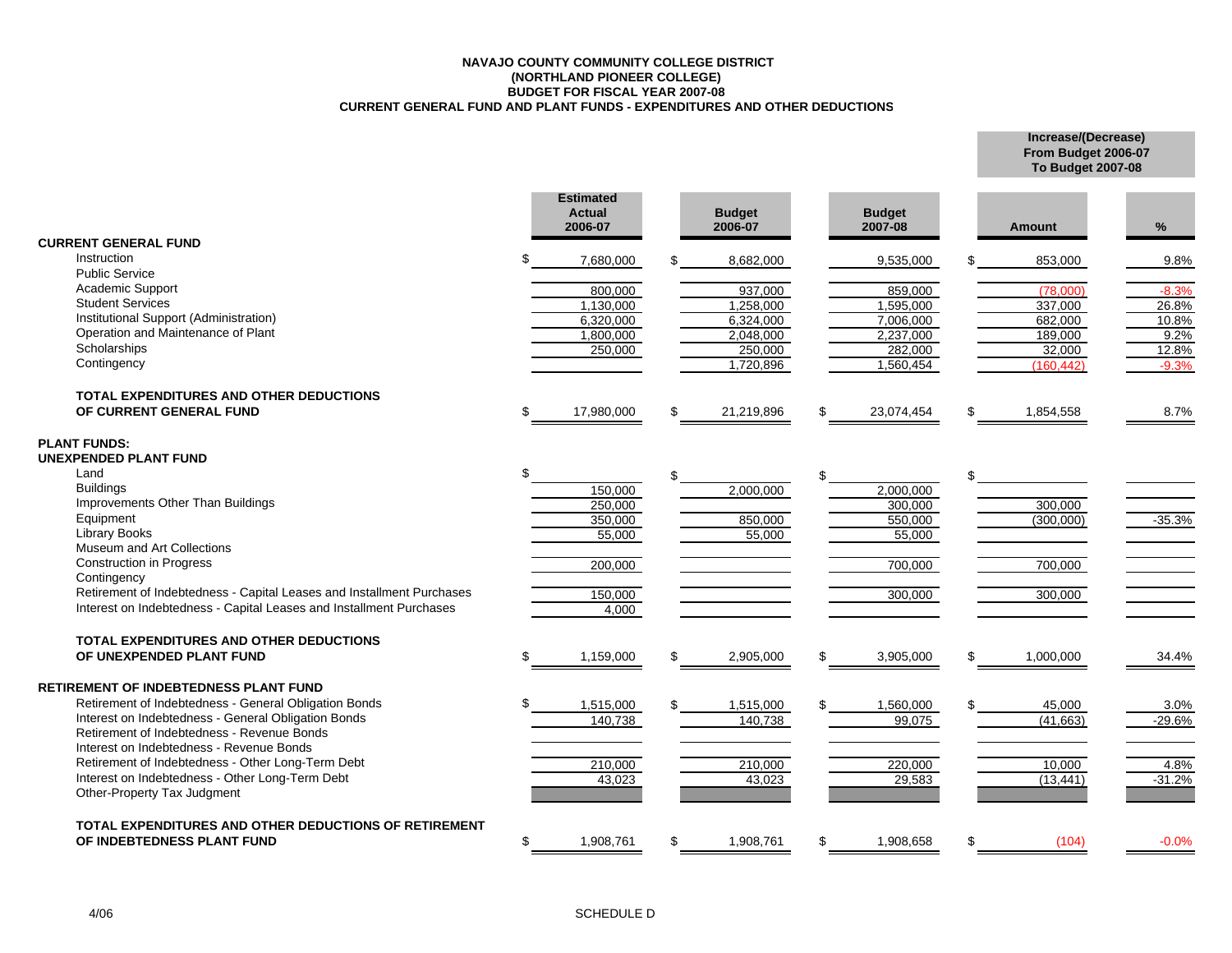## **CURRENT AUXILIARY ENTERPRISES FUND - REVENUES AND OTHER ADDITIONS BUDGET FOR FISCAL YEAR 2007-08 (NORTHLAND PIONEER COLLEGE) NAVAJO COUNTY COMMUNITY COLLEGE DISTRICT**

**Increase/(Decrease)**

|                                                                                                                                                                                                               |                                              |                                                 |                                  | From Budget 2006-07<br>To Budget 2007-08 |                                       |
|---------------------------------------------------------------------------------------------------------------------------------------------------------------------------------------------------------------|----------------------------------------------|-------------------------------------------------|----------------------------------|------------------------------------------|---------------------------------------|
| <b>REVENUES AND OTHER ADDITIONS BY SOURCE</b>                                                                                                                                                                 | <b>Estimated</b><br><b>Actual</b><br>2006-07 | <b>Budget</b><br>2006-07                        | <b>Budget</b><br>2007-08         | <b>Amount</b>                            | %                                     |
| <b>TUITION AND STUDENT FEES</b><br><b>General Tuition</b><br>Out-of-District Tuition<br>Out-of-State Tuition<br><b>Student Fees</b><br>Tuition and Fee Remissions or Waivers<br>Subtotal                      | \$                                           | \$                                              | \$                               | \$                                       |                                       |
| <b>SALES AND SERVICES</b><br><b>Bookstore Sales</b><br><b>Food Services Sales</b><br><b>Dormitory Rentals</b><br>Intercollegiate Athletics<br>Parking Fees or Permits<br>Other Sales and Services<br>Subtotal | 1,050,000<br>6,000<br>125,000<br>1,181,000   | 1,050,000<br>12,000<br>75,000<br>1,137,000<br>S | 1,100,000<br>50,000<br>1,150,000 | 50,000<br>(12,000)<br>(25,000)<br>13,000 | 4.8%<br>$-100.0%$<br>$-33.3%$<br>1.1% |
| OTHER REVENUES AND ADDITIONS<br>Investment Income<br>Other (Identify)                                                                                                                                         |                                              |                                                 |                                  |                                          |                                       |
| Subtotal                                                                                                                                                                                                      |                                              | ደ                                               |                                  | ደ                                        |                                       |
| <b>Total Revenues and Other Additions</b><br><b>UNRESTRICTED FUND BALANCE AT JULY 1</b>                                                                                                                       | \$<br>1,181,000                              | 1,137,000<br>\$                                 | 1,150,000<br>\$                  | 13,000<br>\$                             | 1.1%                                  |
| <b>TRANSFERS IN/(OUT)</b><br>Transfer In - Current General Fund<br>Transfer Out-Retirement of Indebtedness Plant Fund                                                                                         | 56,000                                       | 188,000                                         | 100,000                          | (88,000)                                 | $-46.8%$                              |
| <b>TOTAL AMOUNT AVAILABLE FOR EXPENDITURES</b>                                                                                                                                                                | 1,237,000<br>\$                              | 1,325,000<br>\$                                 | 1,250,000<br>\$.                 | (75,000)<br>\$                           | $-5.7%$                               |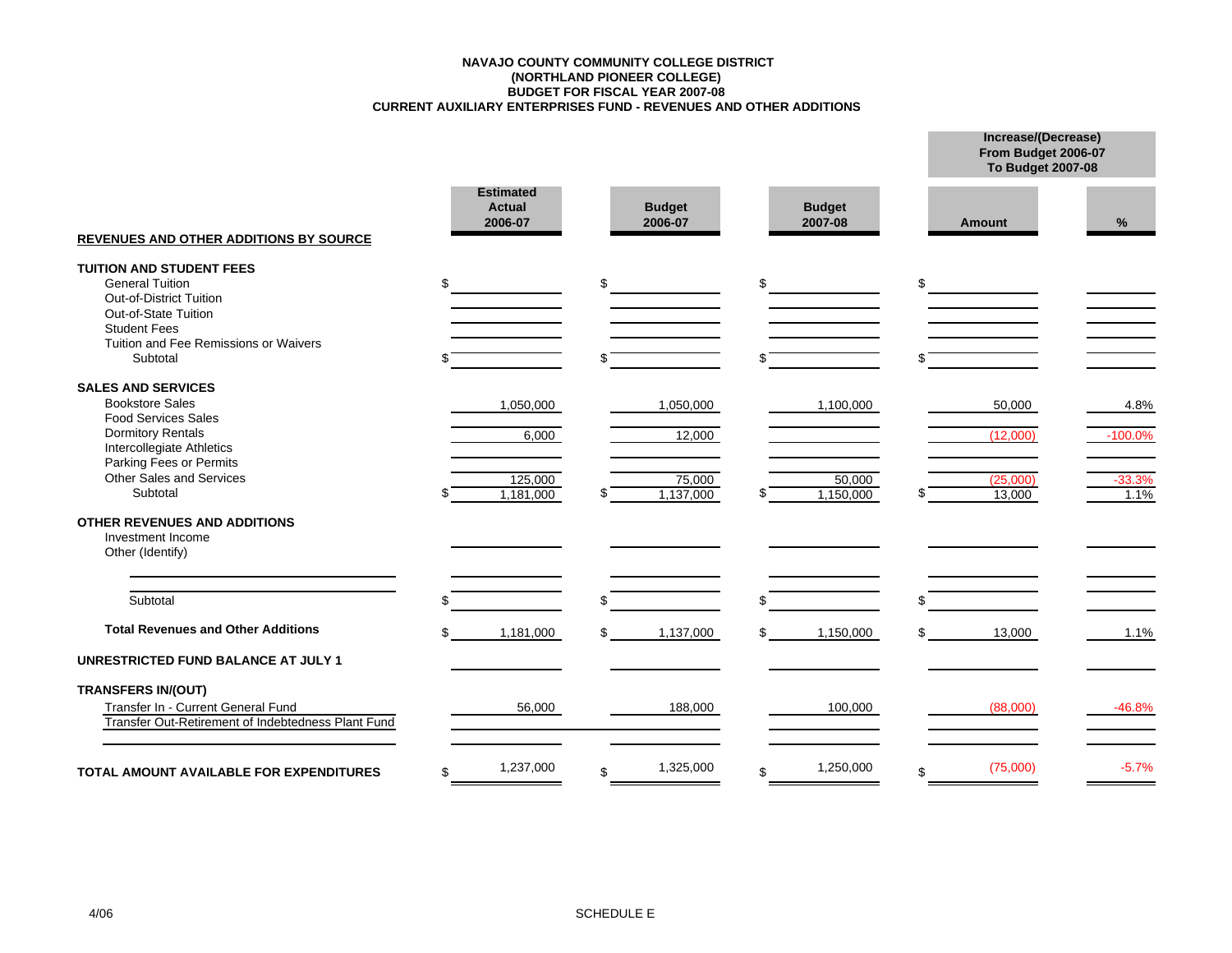#### **NAVAJO COUNTY COMMUNITY COLLEGE DISTRICT**

# **(NORTHLAND PIONEER COLLEGE)**

## **BUDGET FOR FISCAL YEAR 2007-08**

## **CURRENT RESTRICTED FUND - REVENUES AND OTHER ADDITIONS**

|    |                          |                               |                          |           |                          |           | Increase/(Decrease)<br>From Budget 2006-07<br><b>To Budget 2007-08</b> |         |
|----|--------------------------|-------------------------------|--------------------------|-----------|--------------------------|-----------|------------------------------------------------------------------------|---------|
|    | <b>Actual</b><br>2006-07 |                               | <b>Budget</b><br>2006-07 |           | <b>Budget</b><br>2007-08 |           | <b>Amount</b>                                                          | %       |
|    |                          |                               |                          |           |                          |           |                                                                        |         |
| \$ | 2,400,000                | \$                            | 3,000,000                | \$        | 3,250,000                | \$        | 250,000                                                                | 8.3%    |
|    | 500,000                  |                               | 700,000                  |           | 750,000                  |           | 50,000                                                                 | 7.1%    |
|    | 30,000                   |                               | 20,000                   |           | 35,000                   |           | 15,000                                                                 | 75.0%   |
|    | 600,000                  |                               | 350,000                  |           | 600,000                  |           | 250,000                                                                | 71.4%   |
| S  | 3,530,000                | \$                            | 4,070,000                | \$        | 4,635,000                | \$        | 565,000                                                                | 13.9%   |
|    |                          |                               |                          |           |                          |           |                                                                        |         |
| \$ |                          | \$                            |                          | \$        |                          | \$        |                                                                        |         |
| \$ | 3,530,000                | \$                            | 4,070,000                | \$        | 4,635,000                | \$        | 565,000                                                                | 13.9%   |
|    |                          |                               |                          |           |                          |           |                                                                        |         |
|    |                          |                               |                          |           |                          |           |                                                                        |         |
|    |                          |                               |                          |           |                          |           |                                                                        |         |
|    |                          |                               |                          |           |                          |           |                                                                        | 13.9%   |
|    | \$                       | <b>Estimated</b><br>3,530,000 | \$                       | 4,070,000 | \$                       | 4,635,000 | \$                                                                     | 565,000 |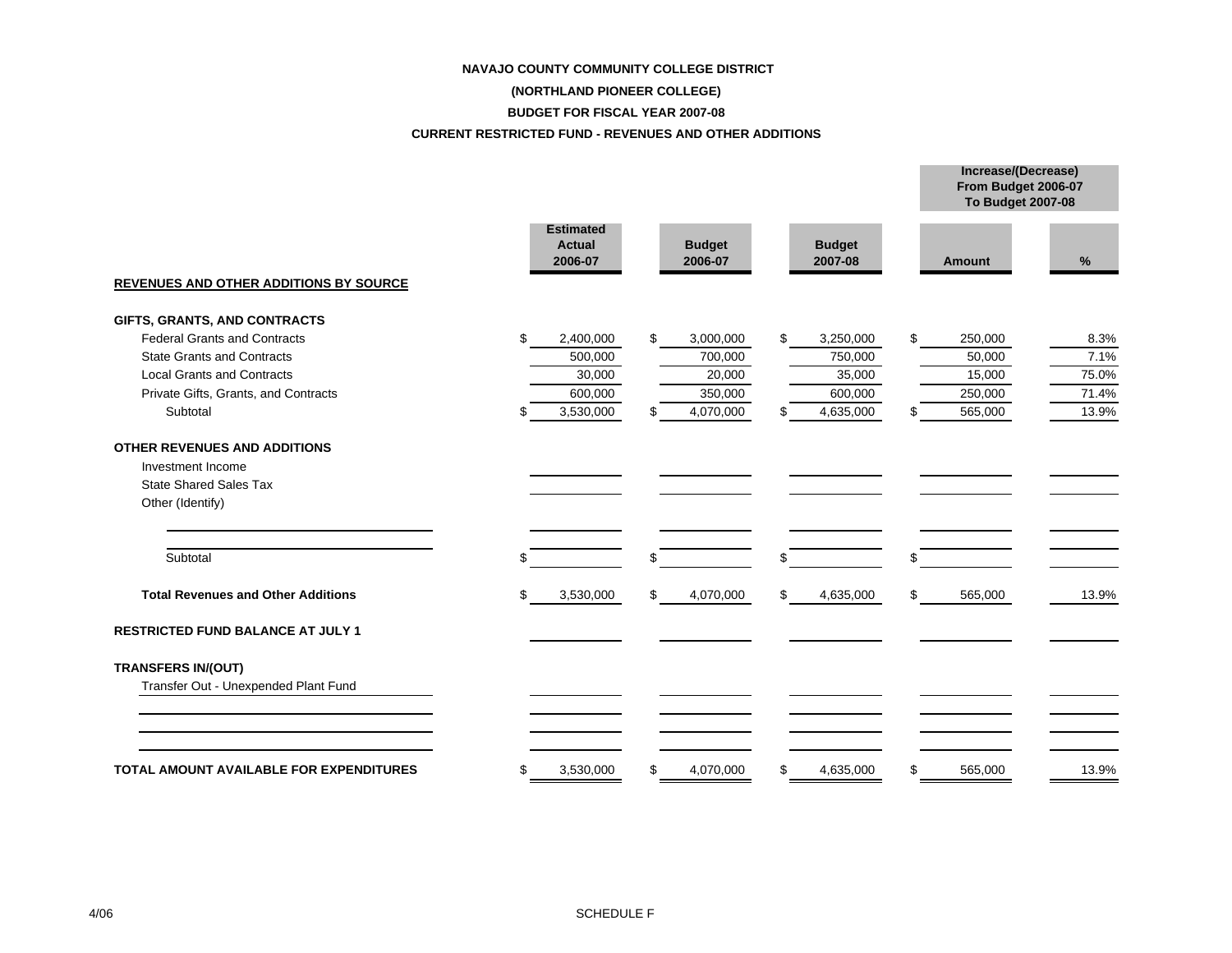## **NAVAJO COUNTY COMMUNITY COLLEGE DISTRICT(NORTHLAND PIONEER COLLEGE)**

# **BUDGET FOR FISCAL YEAR 2007-08**

## **CURRENT AUXILIARY ENTERPRISES AND CURRENT RESTRICTED FUNDS - EXPENDITURES AND OTHER DEDUCTIONS**

**Increase/(Decrease)**

|                                                                                  |    |                                              |     |                          |     |                          |     | From Budget 2006-07<br><b>To Budget 2007-08</b> |           |
|----------------------------------------------------------------------------------|----|----------------------------------------------|-----|--------------------------|-----|--------------------------|-----|-------------------------------------------------|-----------|
|                                                                                  |    | <b>Estimated</b><br><b>Actual</b><br>2006-07 |     | <b>Budget</b><br>2006-07 |     | <b>Budget</b><br>2007-08 |     | Amount                                          | $\%$      |
| <b>CURRENT AUXILIARY ENTERPRISES FUND</b>                                        |    |                                              |     |                          |     |                          |     |                                                 |           |
| <b>Bookstore</b>                                                                 |    | 1,100,000                                    |     | 1,100,000                | \$. | 1,200,000                | \$. | 100,000                                         | 9.1%      |
| <b>Food Services</b>                                                             |    |                                              |     |                          |     |                          |     |                                                 |           |
| Dormitories                                                                      |    | 12,000                                       |     | 25,000                   |     |                          |     | (25,000)                                        | $-100.0%$ |
| Intercollegiate Athletics                                                        |    |                                              |     |                          |     |                          |     |                                                 |           |
| Other Sales and Services                                                         |    | 125,000                                      |     | 200,000                  |     | 50,000                   |     | (150,000)                                       | $-75.0%$  |
| TOTAL EXPENDITURES AND OTHER DEDUCTIONS<br>OF CURRENT AUXILIARY ENTERPRISES FUND | S  | 1,237,000                                    | \$. | 1,325,000                | \$  | 1,250,000                | \$  | (75,000)                                        | $-5.7%$   |
| <b>CURRENT RESTRICTED FUND</b>                                                   |    |                                              |     |                          |     |                          |     |                                                 |           |
| Instruction                                                                      | \$ | 400,000                                      |     | 750,000                  | \$. | 900,000                  | \$  | 150,000                                         | 20.0%     |
| <b>Public Service</b>                                                            |    | 10,000                                       |     | 20,000                   |     | 20,000                   |     |                                                 |           |
| <b>Academic Support</b>                                                          |    |                                              |     |                          |     |                          |     |                                                 |           |
| <b>Student Services</b>                                                          |    | 300,000                                      |     | 355,000                  |     | 400,000                  |     | 45,000                                          | 12.7%     |
| Institutional Support (Administration)                                           |    | 30,000                                       |     | 65,000                   |     | 65,000                   |     |                                                 |           |
| Operation and Maintenance of Plant                                               |    |                                              |     |                          |     |                          |     |                                                 |           |
| Scholarships                                                                     |    | 2,600,000                                    |     | 2,880,000                |     | 3,250,000                |     | 370,000                                         | 12.8%     |
| <b>TOTAL EXPENDITURES AND OTHER DEDUCTIONS</b>                                   |    |                                              |     |                          |     |                          |     |                                                 |           |
| OF CURRENT RESTRICTED FUND                                                       | \$ | 3,340,000                                    |     | 4,070,000                | \$  | 4,635,000                | \$  | 565,000                                         | 13.9%     |